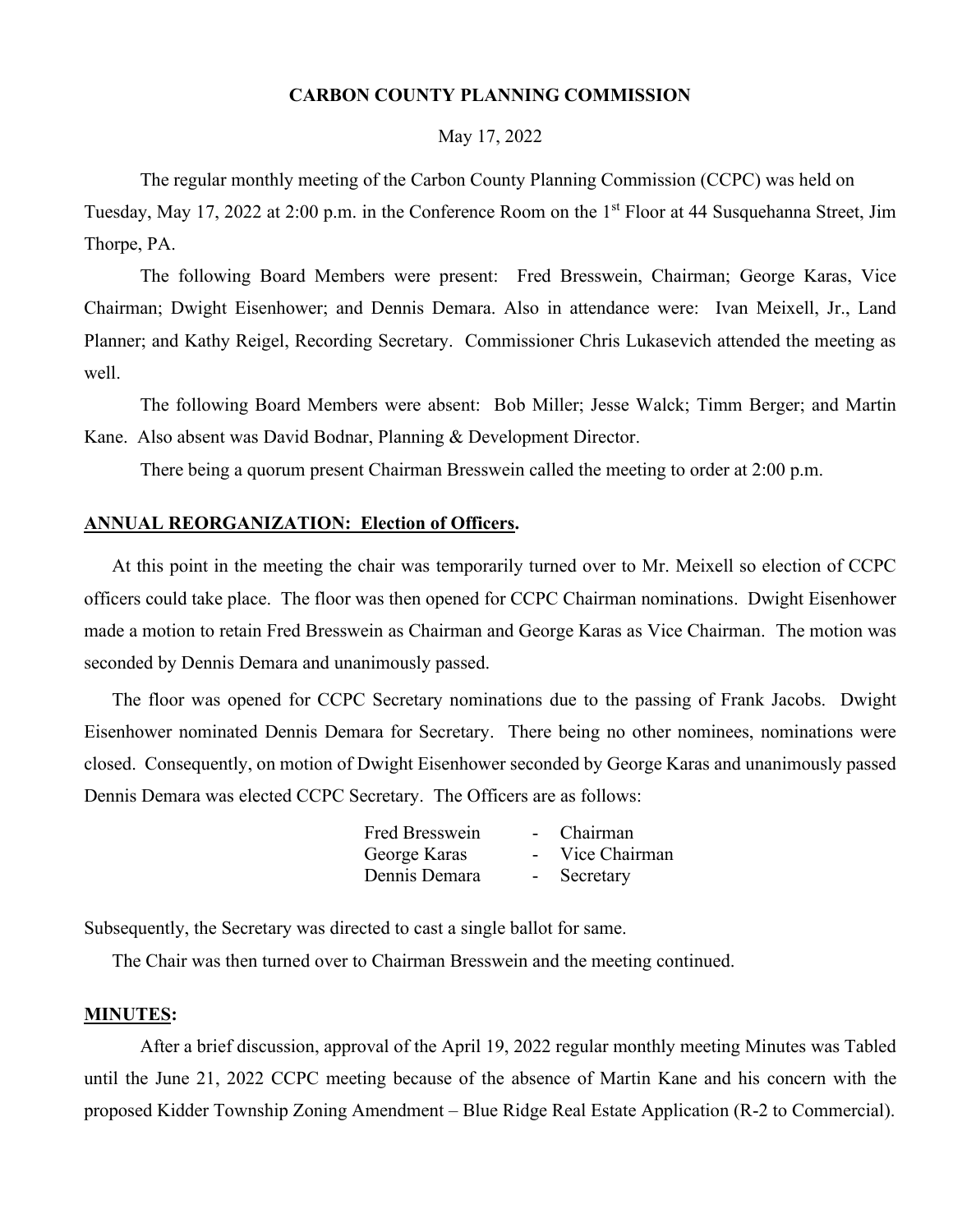#### **SUBDIVISION REVIEW:**

The following plans were submitted for review. The official review comments were forwarded accordingly and are attached hereto and made a part hereof.

1) **Swinesburg Minor Subdivision - William E. & Flora M. Swinesburg and Mary Lou Swinesburg – Owners –** Packer Township (Final) *{3,811}*

| RECOMMENDATION: | <b>Conditional Plan Approval.</b> |
|-----------------|-----------------------------------|
| MOTION:         | G. Karas.                         |
| SECOND:         | D. Demara.                        |
| VOTE:           | Unanimous.                        |

2) **Gerry R. Mitchell Minor Subdivision** – Penn Forest Township (Preliminary/Final) *{3,812}*

| RECOMMENDATION: | <b>Conditional Plan Approval.</b> |  |
|-----------------|-----------------------------------|--|
|-----------------|-----------------------------------|--|

| MOTION: | D. Demara. |
|---------|------------|
| SECOND: | G. Karas   |
| VOTE:   | Unanimous. |

3) **Vasilios Yialamas Lot Line Revision – Towamensing Trails – Section 5 – Lots #1725 & #1726** – Penn Forest Township (Final) *{3,813}*

| RECOMMENDATION: | <b>Conditional Plan Approval.</b> |
|-----------------|-----------------------------------|
| MOTION:         | D. Eisenhower.                    |
| SECOND:         | G. Karas.                         |
| VOTE:           | Unanimous.                        |

4) **Larry E. Eckhart Minor Subdivision/Lot Line Revision –** Lower Towamensing Township (Preliminary/Final) *{3,814}* [4150 Hah's Dairy Road]

RECOMMENDATION: **Conditional Plan Rejection**

| MOTION: | G. Karas.  |
|---------|------------|
| SECOND: | D. Demara  |
| VOTE:   | Unanimous. |

## 5) **George Thornton Minor Subdivision/Lot Line Revision –** Kidder Township (Final) *{3,815}* [3 Polansky Lane]

| RECOMMENDATION:    | <b>Conditional Plan Approval.</b> |
|--------------------|-----------------------------------|
| MOTION:<br>SECOND: | D. Eisenhower.<br>G. Karas.       |
| VOTE:              | Unanimous.                        |